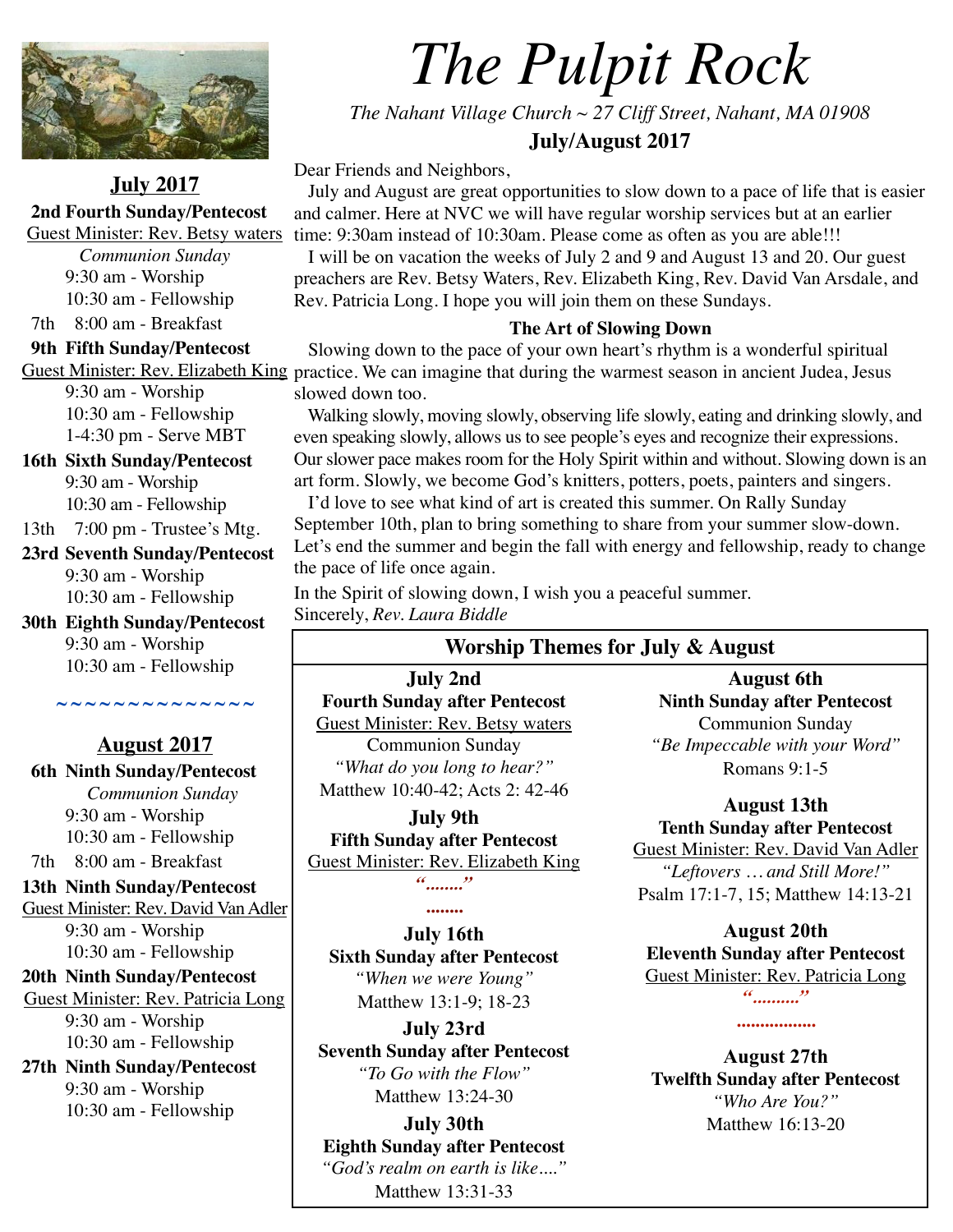# **July Nahant Community Breakfast**

*Friday, July 7th* 

 Peter Foukal will give a talk on their recent visit to Cambodia and Laos. He will first describe their stay in Angkor Wat, the vast Buddhist temple complex in the Cambodian jungle that was, in medieval times, the biggest city on the plant. Then an exciting drive in Land Rovers up to remote Laotian mountain villages near the Ho Chi Minh trial. Finally, a descent of the Namu river rapids and the broad Mekong to the royal city of Luang Prabang. Finally, their return to Bangkok in mourning for its beloved king, and a last overnight in the luxurious desert emirate of Qattar.

 The free breakfast starts at 8. All are welcome and please feel free to bring a family member or friend. We offer a hearty breakfast, an informative presentation and wonderful camaraderie.

 Arrangements for the transportation of elders to and from the breakfast may be made by calling the Tiffany Room a few days in advance of the breakfast at 781-581-7557.



 If you are the last person leaving the sanctuary, chapel, Swansburg Hall, office or any other room, PLEASE MAKE SURE that all lights and fans are off. It is important to preserve energy. Thanks for your help and cooperation, *Buildings & Grounds Committee* 

# **SAVE THE DATE!**

# *Wednesday, January 20th*

Silent Movie Night with Rob Humphreville, Preceded by a potluck supper.

# **News from the MACUCC**

Historic Vote, Three Southern New England UCC Conferences vote to Move Toward Joining by forming a New Conference.

 Beginning in 2009 members of the Board of Directors of each of the three Southern New England UCC Conferences, CT, MA and RI, have been in discussion to address the reality of fewer churches, drops in membership and a look at how the churches can find a new vitality to remain faithful to the Gospel. These Board members after seven years are suggesting that we consider creating a new Conference to become stronger by being "Together as One".

 As a result, the first-ever joint Annual Meeting of the CT, MA and RI Conferences of the United Church of Christ drew 1,000 people to the Connecticut Convention Center in Hartford on June 16 & 17, 2017. The Rev Patricia Long and I attended to represent the membership of the Nahant Village Church.

 At this meeting, the CT, MA and RI Conferences of the UCC voted decisively to move ahead toward forming a new combined Conference, so that they may have a stronger voice speaking for justice and may more effectively carry out the mission and ministry of the UCC in this area. Members from each of the three conferences, CT, MA and NH, will now develop a formal proposal for a new Conference which will be brought before a second joint Annual Meeting a year from now in Springfield, MA.

 This is not a done deal. All delegates in attendance hope to engage their local churches in discussions around this matter during this next year. Rev Patricia and I truly want to hear your voice that we might represent you more clearly in June, 2018.

 The single Board of this new Conference in Southern New England would also act, as necessary, as the Board of Directors for each of the CT, MA and RI Conferences. The proposal would allow for the three historic and legal Conference entities of CT, RI and MA to remain in place, and may also recommend a transition to a unified budget and a new staffing structure. The proposal recognizes that Conference boundaries – including changes in Conference boundaries – are determined by vote of Synod. It is anticipated that if this proposal is approved by the joint annual meeting of the RI, CT and MA Conferences in June 2018, the new board will appeal to Synod in 2019 for recognition of the new UCC Conference. As you can see, this is a long process in order that the local churches may have a significant say. To know that many of our regional leaders have been studying this issue for seven years gives the local churches a strong basis for discussion.

With the separate affirmative votes for a new Conference cast on June 17, 2017 by delegates and pastors of churches from the three UCC Conferences, CT, MA and RI, the planning process for the structure of this new conference will now begin and may lead us to respond to God's call and increase the interdependence of the three UCC Conferences of RI, MA and RI. Rev Patricia and I are willing to spearhead discussions in our church should that be your need. We have returned from this year's Conference with much hope for the future of local churches. God is still speaking… Respectfully submitted,

Your NVC Delegate to the Northeast Association of the MACUC, *Trudy Joyce*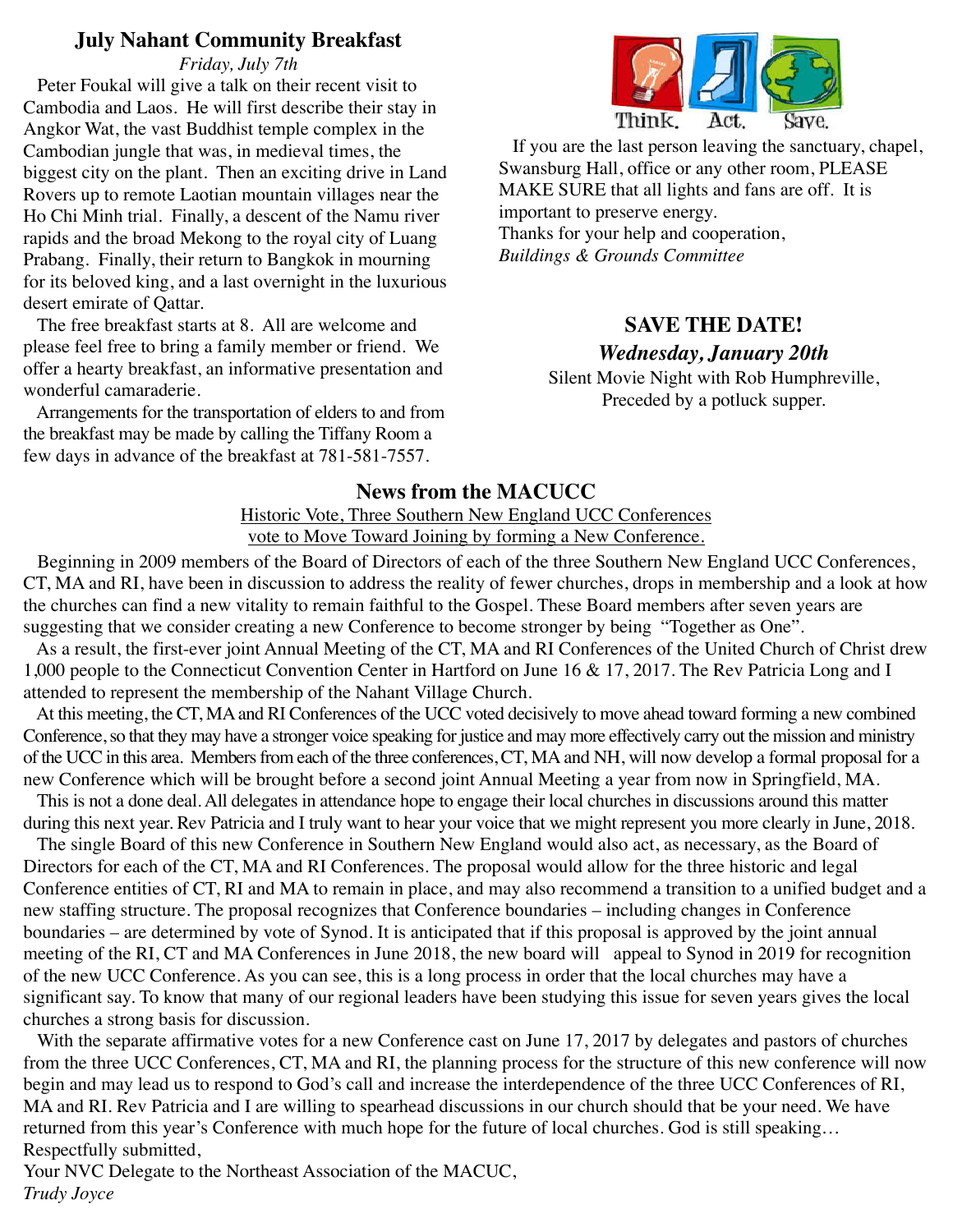## **Altar of Stars**

 On Father's Day, June 18th, the altar of the Nahant Village Church was adorned with brightly colored star shaped balloons, with the names of men whom we wished to remember or honor.

 The idea of the Altar of Stars came from Norma Poole, a long time member of the NVC, who learned of it from a friend at her assisted living home. Norma suggested it would be a good way to celebrate Father's Day in our church. Although she could not be with us, we thank Norma for her continued interest in the NVC.

 During the Sunday morning service, Reverend Laura read aloud the names of each man, as well as the person who honored him. At the end of the service, each person could take home their balloon, if they wished.

 We thank Bill and Carol Crawford for donating the balloons to the Altar of Stars.

 An envelope was placed in the bulletin, for those who also wished to make a donation to the New England Center for Homeless Veterans, located in Boston. This is organization provides programs for education, clinical support, employment and housing. An amazing \$350 was donated that morning!

 The Altar of Stars provided an opportunity to remember or honor important men in our lives, as well as those veterans, who have served our country and are now at risk for homelessness. We thank all who participated in this special Father's Day program.